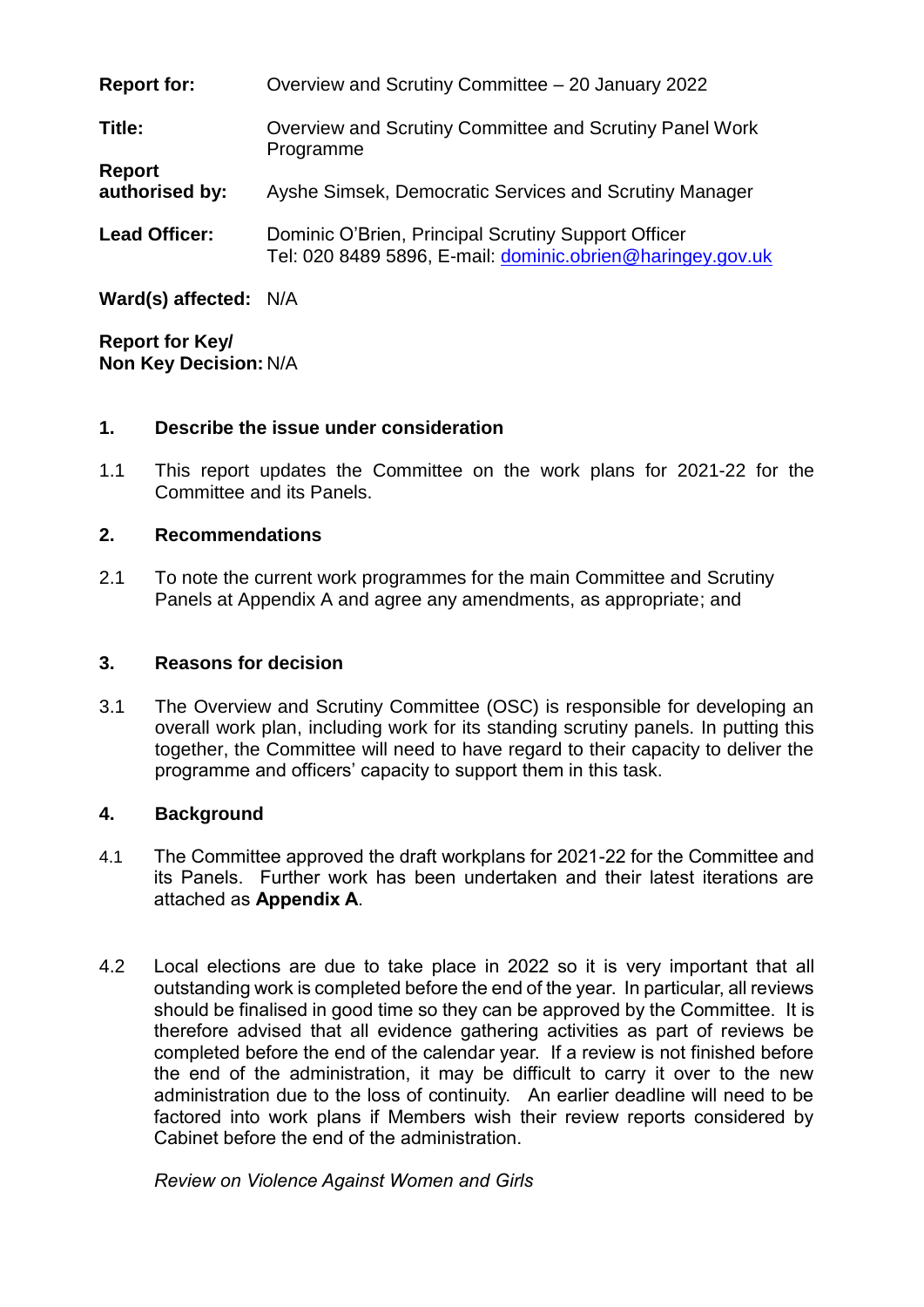4.3 The decision was taken at the previous meeting to amend the terms of reference for the Gun and Knife Crime Review to focus exclusively on violence against women and girls (VAWG) with the other areas on gun and knife crime to be scrutinised further at a later date. An initial evidence session with the Director for Public Health and the Strategic Lead and Commissioner for VAWG took place in October 2021 and further evidence sessions being added in January.

# *Gambling Inquiry Day*

4.4 The Committee has previously indicated its intention to hold a scrutiny inquiry day to review the effectiveness of the local approach to understand and tackle gambling harms. The scrutiny officer has recently had initial conversations about the evidence likely to be required with the licensing team and the public health team. The inquiry day is scheduled to take place in early 2022 after the budget scrutiny process has been completed.

# *Forward Plan*

- 4.5 Since the implementation of the Local Government Act and the introduction of the Council's Forward Plan, scrutiny members have found the Plan to be a useful tool in planning the overview and scrutiny work programme. The Forward Plan is updated each month but sets out key decisions for a 3-month period.
- 4.6 To ensure the information provided to the Committee is up to date, a copy of the most recent Forward Plan can be viewed via the link below:

<http://www.minutes.haringey.gov.uk/mgListPlans.aspx?RP=110&RD=0&J=1>

4.7 The Committee may want to consider the Forward Plan and discuss whether any of these items require further investigation or monitoring via scrutiny.

# **5. Contribution to strategic outcomes**

5.1 The contribution of scrutiny to the corporate priorities will be considered routinely as part of the OSC's work.

# **6. Statutory Officers comments**

# **Finance and Procurement**

6.1 There are no financial implications arising from the recommendations set out in this report. Should any of the work undertaken by Overview and Scrutiny generate recommendations with financial implications these will be highlighted at that time.

# **Legal**

6.2 There are no immediate legal implications arising from the report.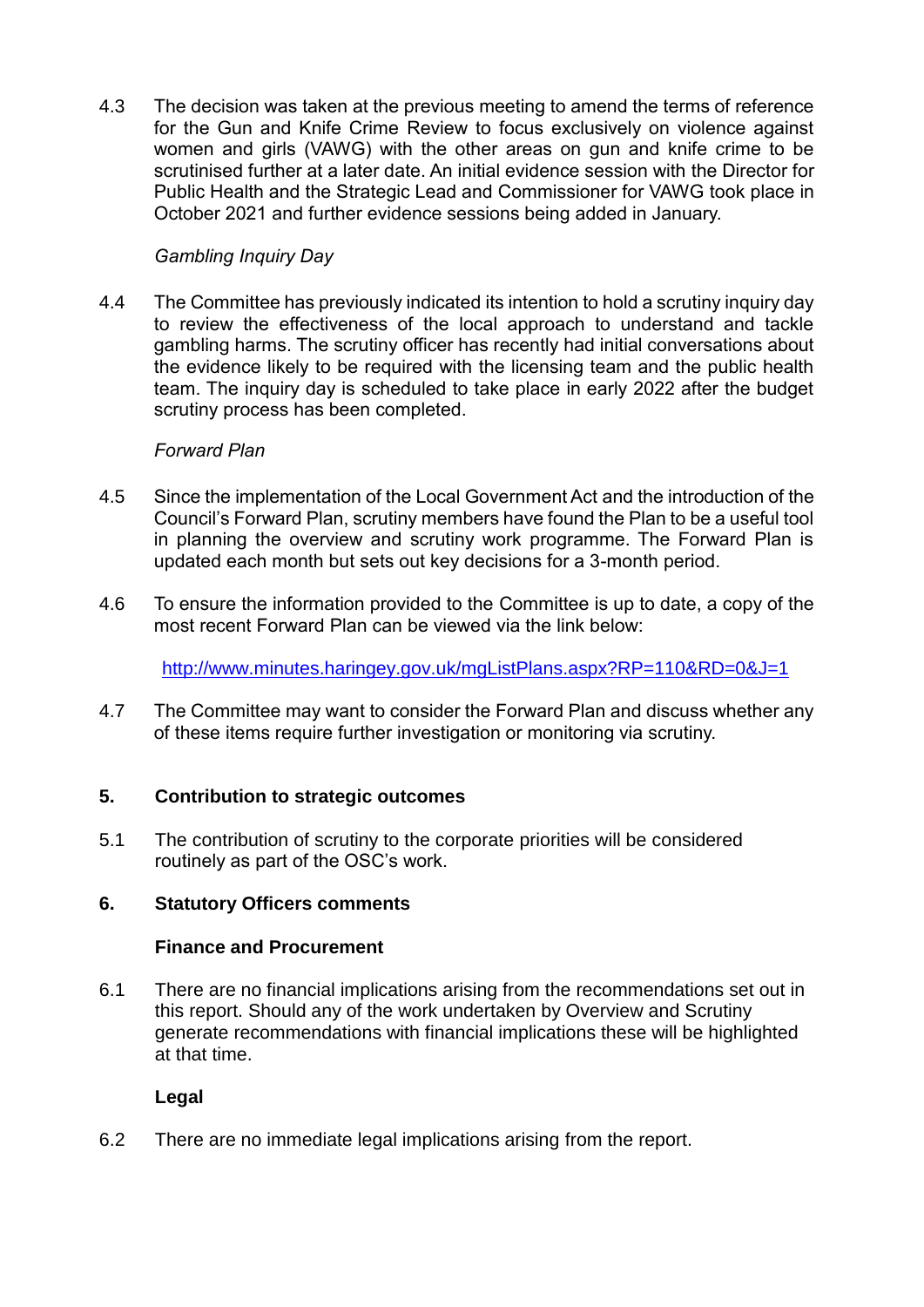- 6.3 In accordance with the Council's Constitution, the approval of the future scrutiny work programme falls within the remit of the OSC.
- 6.4 Under Section 21 (6) of the Local Government Act 2000, an OSC has the power to appoint one or more sub-committees to discharge any of its functions. In accordance with the Constitution, the appointment of Scrutiny Panels (to assist the scrutiny function) falls within the remit of the OSC.
- 6.5 Scrutiny Panels are non-decision making bodies and the work programme and any subsequent reports and recommendations that each scrutiny panel produces must be approved by the Overview and Scrutiny Committee. Such reports can then be referred to Cabinet or Council under agreed protocols.

# **Equality**

- 6.6 The Council has a public sector equality duty under the Equalities Act (2010) to have due regard to:
	- Tackle discrimination and victimisation of persons that share the characteristics protected under S4 of the Act. These include the characteristics of age, disability, gender reassignment, marriage and civil partnership, pregnancy and maternity, race, religion or belief, sex (formerly gender) and sexual orientation;
	- Advance equality of opportunity between people who share those protected characteristics and people who do not;
	- Foster good relations between people who share those characteristics and people who do not.
- 6.7 The Committee should ensure that it addresses these duties by considering them within its work plan and those of its panels, as well as individual pieces of work. This should include considering and clearly stating;
	- How policy issues impact on different groups within the community, particularly those that share the nine protected characteristics;
	- Whether the impact on particular groups is fair and proportionate;
	- Whether there is equality of access to services and fair representation of all groups within Haringey;
	- Whether any positive opportunities to advance equality of opportunity and/or good relations between people, are being realised.
- 6.8 The Committee should ensure that equalities comments are based on evidence. Wherever possible this should include demographic and service level data and evidence of residents/service-users views gathered through consultation.

# **7. Use of Appendices**